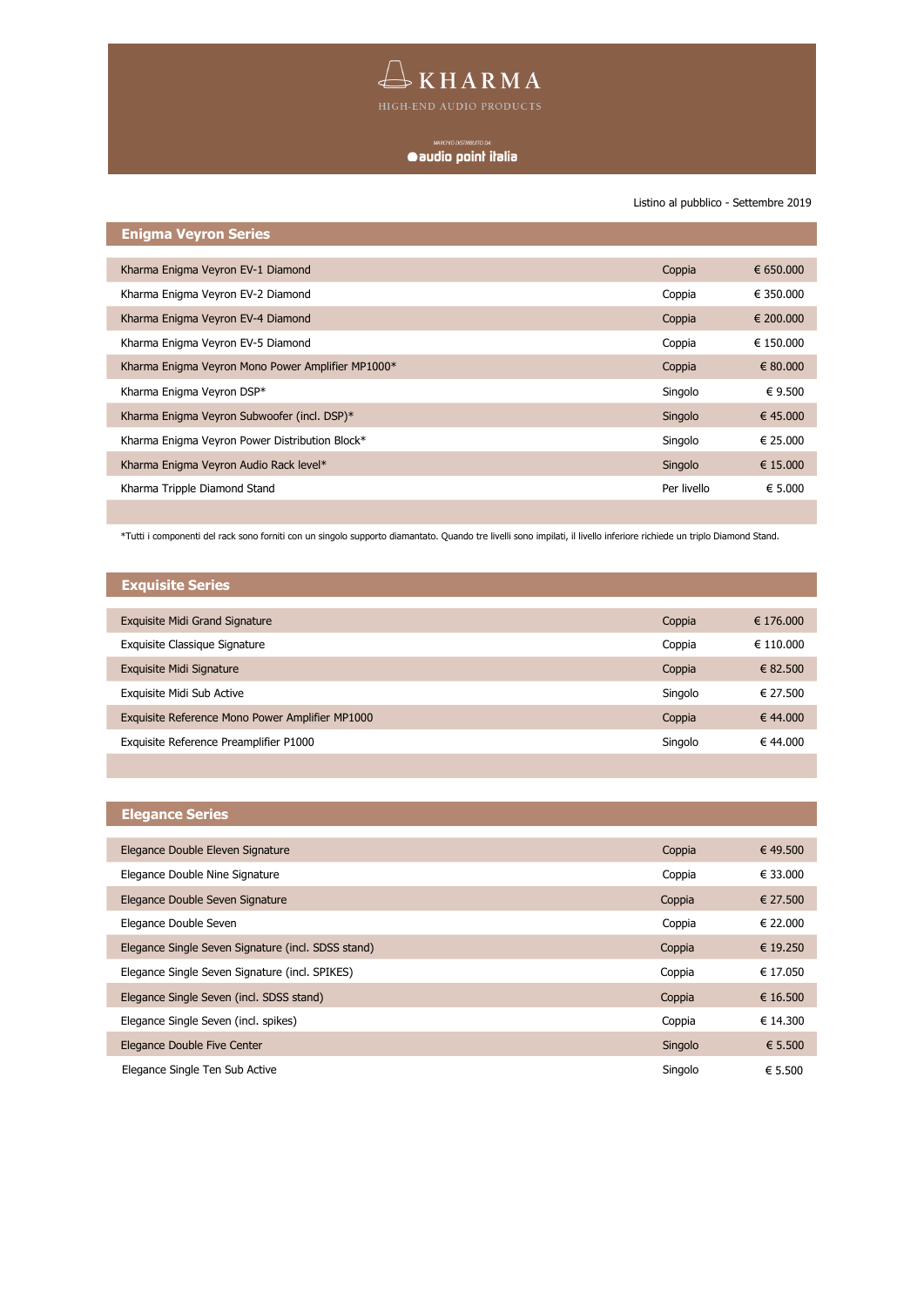# $\begin{tabular}{l} {\displaystyle\bigoplus_{\text{High-END ANDA}} K\text{ HAMA} }\\ \end{tabular}$

## 

| <b>Butterfly Series</b>                                                                                                                                                                                      |                     |                    |          |
|--------------------------------------------------------------------------------------------------------------------------------------------------------------------------------------------------------------|---------------------|--------------------|----------|
|                                                                                                                                                                                                              |                     |                    |          |
| Butterfly 2.1 Stereo: 2 x Satellite Wallmount + Subwoofer                                                                                                                                                    | <b>BF-SYS-1.0-W</b> | Set                | € 9.500  |
| Butterfly 2.1 Stereo: 2 x Satellite Deskstand + Subwoofer                                                                                                                                                    | BF-SYS-1.0-D        | Set                | € 9.500  |
| Butterfly 2.1 Stereo: 2 x Satellite Floorstand + Subwoofer                                                                                                                                                   | <b>BF-SYS-1.0-F</b> | Set                | € 10.500 |
| Butterfly 2.1 Stereo: 2 x Satellite Ceilingmount + Subwoofer                                                                                                                                                 | BF-SYS-1.0-C        | Set                | € 10.500 |
|                                                                                                                                                                                                              |                     |                    |          |
| Butterfly Satellite - Wallmount                                                                                                                                                                              | BF-ST-1.0-W         | Singolo            | € 2.500  |
| Butterfly Satellite - Deskstand                                                                                                                                                                              | <b>BF-ST-1.0-D</b>  | Singolo            | € 2.500  |
| Butterfly Satellite - Floorstand                                                                                                                                                                             | BF-ST-1.0-F         | Singolo            | € 3.000  |
| Butterfly Satellite - Ceilingmount                                                                                                                                                                           | <b>BF-ST-1.0-C</b>  | Singolo            | € 3.000  |
| Butterfly Satellite - Center Wallmount                                                                                                                                                                       | BF-ST-1.0-CTW       | Singolo            | € 2.500  |
| Butterfly Satellite - Center Deskstand                                                                                                                                                                       | BF-ST-1.0-CTD       | Singolo            | € 2.500  |
| <b>Butterfly Subwoofer Active</b>                                                                                                                                                                            | BF-SB-1.1-A         | Singolo            | € 4.500  |
| <b>Butterfly series - Paint Colors</b>                                                                                                                                                                       |                     |                    |          |
| <b>Butterfly Grey</b>                                                                                                                                                                                        | <b>BG</b>           |                    | incluso  |
| Piano White                                                                                                                                                                                                  | PW                  |                    | incluso  |
| <b>Diamond Black</b>                                                                                                                                                                                         | <b>DB</b>           |                    | incluso  |
| <b>Custom Color Satellite</b>                                                                                                                                                                                | CC                  | Singolo            | € 200    |
| <b>Custom Color Subwoofer</b>                                                                                                                                                                                | CC                  | Singolo            | € 300    |
| <b>Butterfly series - Loudspeaker cable</b>                                                                                                                                                                  |                     |                    |          |
| The Butterfly 2.1 Stereo set with a Deskstand or Floorstand standard comes with a loudspeaker cable of 3m and 6m.                                                                                            |                     |                    |          |
| For the Butterfly Satellite with a Wallmount or Ceilingmount, the loudspeaker cables can be ordered on role to be able to pull wires through<br>conduits. For each Satellite the first 4m is free of charge. |                     |                    |          |
| <b>Butterfly Loudspeaker Cable</b>                                                                                                                                                                           | KLC-BF-1a           | Metro extra (mono) | € 15     |

| ' Kharma Casa         |                   |         |          |
|-----------------------|-------------------|---------|----------|
|                       |                   |         |          |
| Kharma Listeningchair | $KC$ -LIST- $1.0$ | Singolo | € 21.000 |
| Kharma Visionair      | KC-VISI-1.0-A     | Singolo | € 70.000 |

I